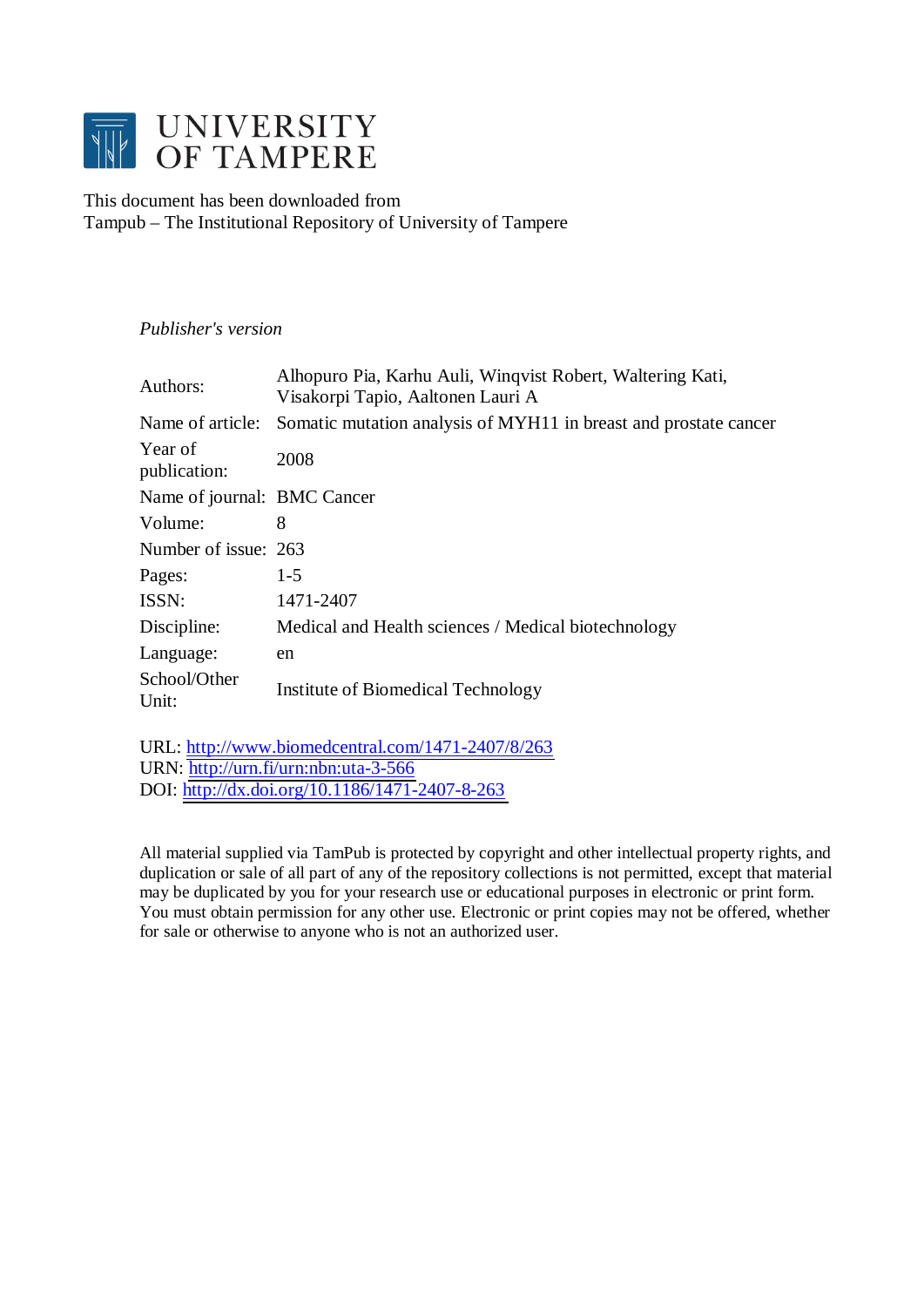# Research article **[Open Access](http://www.biomedcentral.com/info/about/charter/)**

# **Somatic mutation analysis of** *MYH11* **in breast and prostate cancer** Pia Alhopuro<sup>1,2</sup>, Auli Karhu<sup>1</sup>, Robert Winqvist<sup>3</sup>, Kati Waltering<sup>4</sup>,

Tapio Visakorpi4 and Lauri A Aaltonen\*1

Address: <sup>1</sup>Department of Medical Genetics and Translational Genome-Scale Biology Research Program, University of Helsinki, Helsinki, Finland, <sup>2</sup>Department of Clinical Genetics, Helsinki University Central Hospital, Helsi Hospital and University of Oulu/Biocenter Oulu, Oulu, Finland and 4Institute of Medical Technology and Tampere University Hospital, University of Tampere, Tampere, Finland

Email: Pia Alhopuro - pia.alhopuro@helsinki.fi; Auli Karhu - auli.karhu@helsinki.fi; Robert Winqvist - robert.winqvist@oulu.fi; Kati Waltering - kati.waltering@uta.fi; Tapio Visakorpi - tapio.visakorpi@uta.fi; Lauri A Aaltonen\* - lauri.aaltonen@helsinki.fi

\* Corresponding author

Published: 17 September 2008

*BMC Cancer* 2008, **8**:263 doi:10.1186/1471-2407-8-263

Received: 23 April 2008 Accepted: 17 September 2008

[This article is available from: http://www.biomedcentral.com/1471-2407/8/263](http://www.biomedcentral.com/1471-2407/8/263)

© 2008 Alhopuro et al; licensee BioMed Central Ltd.

This is an Open Access article distributed under the terms of the Creative Commons Attribution License [\(http://creativecommons.org/licenses/by/2.0\)](http://creativecommons.org/licenses/by/2.0), which permits unrestricted use, distribution, and reproduction in any medium, provided the original work is properly cited.

#### **Abstract**

**Background:** *MYH11* (also known as *SMMHC*) encodes the smooth-muscle myosin heavy chain, which has a key role in smooth muscle contraction. Inversion at the *MYH11* locus is one of the most frequent chromosomal aberrations found in acute myeloid leukemia. We have previously shown that *MYH11* mutations occur in human colorectal cancer, and may also be associated with Peutz-Jeghers syndrome. The mutations found in human intestinal neoplasia result in unregulated proteins with constitutive motor activity, similar to the mutant *myh11* underlying the zebrafish *meltdown* phenotype characterized by disrupted intestinal architecture. Recently, *MYH1* and *MYH9* have been identified as candidate breast cancer genes in a systematic analysis of the breast cancer genome.

**Methods:** The aim of this study was to investigate the role of somatic *MYH11* mutations in two common tumor types; breast and prostate cancers. A total of 155 breast cancer and 71 prostate cancer samples were analyzed for those regions in *MYH11* (altogether 8 exons out of 42 coding exons) that harboured mutations in colorectal cancer in our previous study.

**Results:** In breast cancer samples only germline alterations were observed. One prostate cancer sample harbored a frameshift mutation c.5798delC, which we have previously shown to result in a protein with unregulated motor activity.

**Conclusion:** Little evidence for a role of somatic *MYH11 mutations* in the formation of breast or prostate cancers was obtained in this study.

#### **Background**

MYH11 (also known as SMMHC) encodes the smoothmuscle myosin heavy chain and belongs to the family of conventional myosins. The well-characterized biological function of myosins is their ability to use the energy of ATP hydrolysis to move actin filaments and produce muscle force. Recently, myosins have been implicated in a variety of other intra-cellular functions, including cell migration, adhesion, control of cell shape, and membrane traffic [1], as well as in cell-signaling pathways such as interaction with Rho [2] and the pro-apoptotic protein Bmf (BCL2-modifying factor) [3]. In yeast, myosin 5 has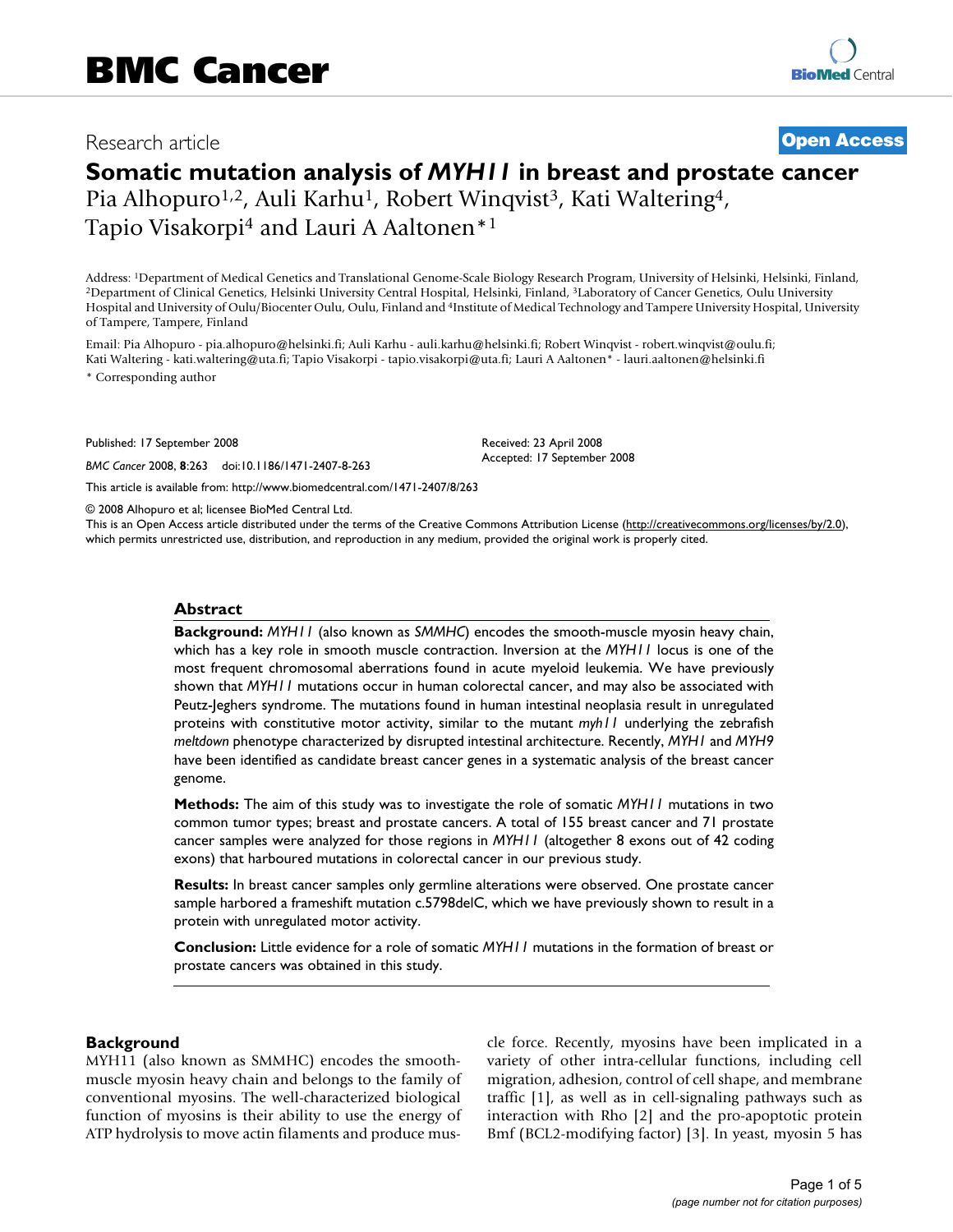been shown to orientate the mitotic spindle making it pivotal in establishment of cell polarity [4]. Furthermore, several recent publications have shown the significance of nuclear actin and myosin I in transcription [1,5].

Inversion at the *MYH11* locus inv(16)(p13q22) is one of the most frequent chromosomal translocations found in acute myeloid leukemia (AML) and accounts for approximately 8% of all AML cases, especially those of the M4Eo subtype [6]. The inversion results in fusion of the first four to five exons of core binding factor β (*CBF*β) and the Cterminal tailpiece of the *MYH11* gene and formation of an oncogenic chimeric protein [6].

Recently, *myh11* was identified as the predisposing gene for the zebrafish recessive lethal *meltdown* phenotype. The *meltdown* mutants develop cystic expansions of the posterior intestine and expanded connective tissue reminiscent of human juvenile polyposis and Peutz-Jeghers syndrome polyps. The mutation observed in the germline of these fish is located in a highly conserved area of the gene and it leads to constitutive activation of the ATPase function, resulting in disruption of the smooth muscle adjacent to posterior intestine [7].

We have previously identified *MYH11* as a driver gene in human colorectal cancer [8]. We identified a somatic frameshift mutation (c.5798delC) in the *MYH11* gene in 55% of colorectal cancers (CRCs) with microsatellite instability. *MYH11* mutations were also found in one microsatellite stable CRC (altogether 30 MSS CRCs analyzed) and in the germline of one patient with Peutz-Jeghers syndrome. Functional assays demonstrated that the mutations (R500L, K1044N and c.5798del/insC) identified in *MYH11* in colorectal neoplasia resulted in unregulated proteins with actin-activated motor activity, similar to the mutant *myh11* underlying the zebrafish *meltdown* phenotype [7]. We suggested that MYH11 could play a role in tumor formation by disturbing stem cell differentiation process or through effects on cellular energy balance.

The aim of the current work was to investigate the possible role of somatic *MYH11* mutations in two other common cancer types, breast and prostate cancer.

### **Methods**

#### *Breast cancer samples*

A total of 155 breast cancer DNA samples were available for the study. The samples were derived from patients unselected for a possible family history of cancer and diagnosed with mammary gland adenocarcinoma between 1988 and 1994 at the Oulu University Hospital. The individuals had a mean age at diagnosis of 55 years (range 29–89 years) [9]. Tumor samples were evaluated by a pathologist prior to DNA extraction and contained at minimum 30% of tumor cells. A total of 34 samples (21.9%) had a tumor content < 50% (approximately 40% of tumor cells). On average the tumor cell content was 50–70%, which should enable detection of somatic mutations by sequencing. Patients gave their informed consent, and approval to perform the study was obtained from the Ethical Board of the Northern Ostrobothnia Health Care District (11/2000, 88/2000) and the Finnish Ministry of Social Affairs and Health (Dnr 46/07/98).

#### *Prostate cancer samples*

Genome Phi-amplified (GenomiPhi Amplification kit, Amersham, GE Healthcare, UK) unselected prostate tumour samples ( $n = 71$ ) from the Tampere region were analysed. Of these 71 samples, 30 were prostatectomy specimens from previously untreated patients. 14 hormone-refractory specimens were obtained from transurethral resection. These patients had been treated by androgen withdrawal, on average, for 38 months (range: 15–68 months). In addition, 6 benign prostate hyperplasia specimens, 16 prostate cancer xenografts (LuCaP 23.1, 23.8, 35, 35V, 49, 58, 69, 70, 73, 77, 78, 81, 92.1, 96, 105, 115, kindly provided by Dr. Robert Vessella, University of Washington, Seattle, WA, USA), and 5 prostate cancer cell lines (DU145, LAPC4, LNCaP, PC-3 and 22Rv1) were available. DU145, LNCaP, PC-3 and 22Rv1 were obtained from the American Type Culture Collection (ATCC, Manassas, VA, USA), and LAPC4 was kindly provided by Dr. Charles Sawyers (MSKCC, New York, NY, USA). Prior to DNA extraction the samples were evaluated by a pathologist to confirm sufficient content of malignant tissue. All tumor samples contained >60% of malignant cells. The use of clinical tumor material has been approved by the Ethical Committee of Tampere University Hospital. All patients participating in this study gave informed consent.

#### *PCR and sequencing*

*MYH11* (NM\_002474 and NM\_022844) exons 9, 12, 24, 27, 28, 29, 38 and 40 (isoform SM2) were analyzed using PCR and genomic sequencing. The first coding exon was termed exon 1. *MYH11* encodes almost 2000 amino acids (42 exons), and targeted mutation analysis was performed focusing only on the regions that were important in colorectal tumor formation. The mutations which were previously functionally examined were located in exons 12 (R500L), 24 (K1044N) and 40 (SM2, c.5798del/insC) [8].

Sequencing primers have been described previously [8]. PCRs were performed in 25 μl volume containing 20 ng of genomic DNA, 1× PCR buffer (Applied Biosystems, AB, Foster City, California), 200 μmol/l each dNTP (Finnzymes, Espoo, Finland), 0.25 μmol/l both primers, and 1.25 units AmpliTaq Gold DNA polymerase. Samples were purified using ExoSAP-IT PCR purification kit (USB Corporation, Cleveland, Ohio), and sequenced using AB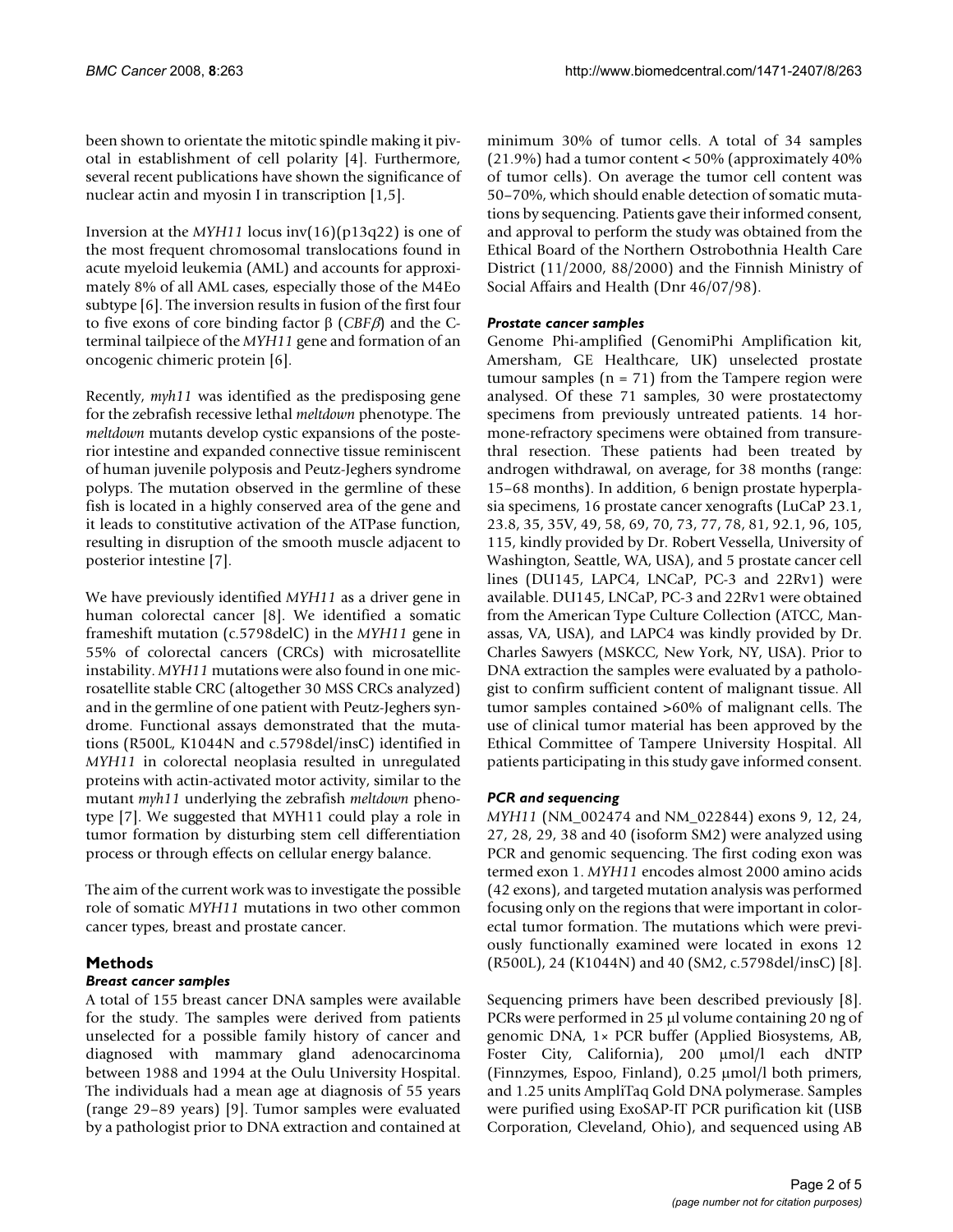3730 BD3.1 sequencing chemistry and 5.1 sequencing analysis software (Applied Biosystems, Branchburg, NJ). Genomic (un-amplified) DNA was available from the prostate samples for further analyses.

#### **Results**

Most of the studied *MYH11* exons were successfully analyzed in 80–100% of samples, with a few exceptions. In prostate cancers, exon 9 was successfully analyzed only in 33% of samples due to technical problems, and in breast cancers results from exon 24 sequencing were derived from 73% of cases. As somatic mutations may be missed due to normal tissue contamination, only sequence traces with no background signal were scored successful to enable detection of even small mutation peaks.

Analysis of 155 breast cancer samples for selected *MYH11* exons revealed no somatic alterations. A heterozygous missense alteration A1072T was detected in one patient with breast cancer, which to our knowledge has not been reported in previous studies (Table 1). This alteration was detected also in the respective germline sample. The significance of A1072T was not evaluated further and remains unknown, although it is likely a rare polymorphism. A missense change D1066N was detected in two breast cancer samples and in the corresponding normal tissue samples in heterozygosity. This variant was observed also in our previous work in the germline DNA of Finnish patients with colorectal cancer and is presumably a polymorphism [8].

A heterozygous alteration K1247K was found in one prostate cancer cell line (Table 1). Unfortunately, no corresponding normal tissue was available and this silent change was not studied further. One prostate cancer sample harbored a frameshift mutation c.5798delC (Table 1) in a microsatellite tract of 8 cytosine units, which we have previously shown to occur frequently in MSI CRC and to result in a protein with unregulated actin-activated motor activity. The sample was re-analyzed using genomic (unamplified) DNA to confirm the result. Somatic origin of the frameshift mutation or microsatellite-status of this prostate specimen could not be determined due to lack of normal tissue sample. However, in a previous comparative genomic hybridization study [10] the sample showed little signs of chromosomal instability, which could be suggestive of MSI. The sample (LuCaP73) harboring the candidate somatic *MYH11* frameshift mutation was a xenograft specimen originating from a hormone-refractory prostate cancer. No other somatic changes were detected in prostate cancer samples.

### **Discussion**

Breast and prostate carcinomas are among the most common cancers in Western countries. The efforts aiming to identify cancer-specific somatic mutations in these cancer types may ideally provide clues to understanding the cellular processes underlying tumor development and lead to diagnostic and therapeutic advances.

Myosins have a well-characterized biological function in the use the energy of ATP hydrolysis to move actin filaments and produce muscle force, but are implicated also in a variety of other cellular functions, many of which are relevant for cancer formation [1]. We have previously shown that somatic mutations in *MYH11*, which result in unregulated proteins with constitutive activity, contribute to CRC formation. Recently, *MYH1* encoding skeletal muscle myosin heavy polypeptide 1 and *MYH9* encoding non-muscle myosin heavy chain type A, were identified as candidate breast cancer genes in systematic analyses of the breast cancer genome [10-12]. Here we have extended the analysis of the role of myosins in tumor development and analyzed sizable sets of breast and prostate cancers for

|  |  | Table I: Alterations detected in 155 breast carcinomas and 71 prostate carcinomas (50 primary tumors, 16 xenografts). |  |  |  |
|--|--|-----------------------------------------------------------------------------------------------------------------------|--|--|--|
|  |  |                                                                                                                       |  |  |  |

| <b>Alteration</b> | No of samples  | Type of alteration (Reference)    |  |
|-------------------|----------------|-----------------------------------|--|
| D1066N**          | 2 Breast ca    | Germline polymorphism [8]         |  |
| $AI072T**$        | Breast ca      | Germline polymorpism (this study) |  |
| $AI234T*$         | 28 Prostate ca | Germline polymorphism (Ensembl)   |  |
|                   | 61 Breast ca   |                                   |  |
| $K1247K**$        | Prostate ca    | Unknown (this study)              |  |
| $VI289A*$         | 3 Prostate ca  | Germline polymorphism (Ensembl)   |  |
|                   | 6 Breast ca    |                                   |  |
| $L1323L*$         | Prostate ca    | Germline polymorphism (Ensembl)   |  |
|                   | 10 Breast ca   |                                   |  |
| $A1839A**$        | 7 Breast ca    | Germline polymorphism [8]         |  |
|                   | Prostate ca    |                                   |  |
| $c.5798$ del $C$  | Prostate ca    | Candidate somatic mutation        |  |

\* Reported polymorphism <http://www.ensmbl.org>

\*\* Not repoted in Ensembl Genome Browser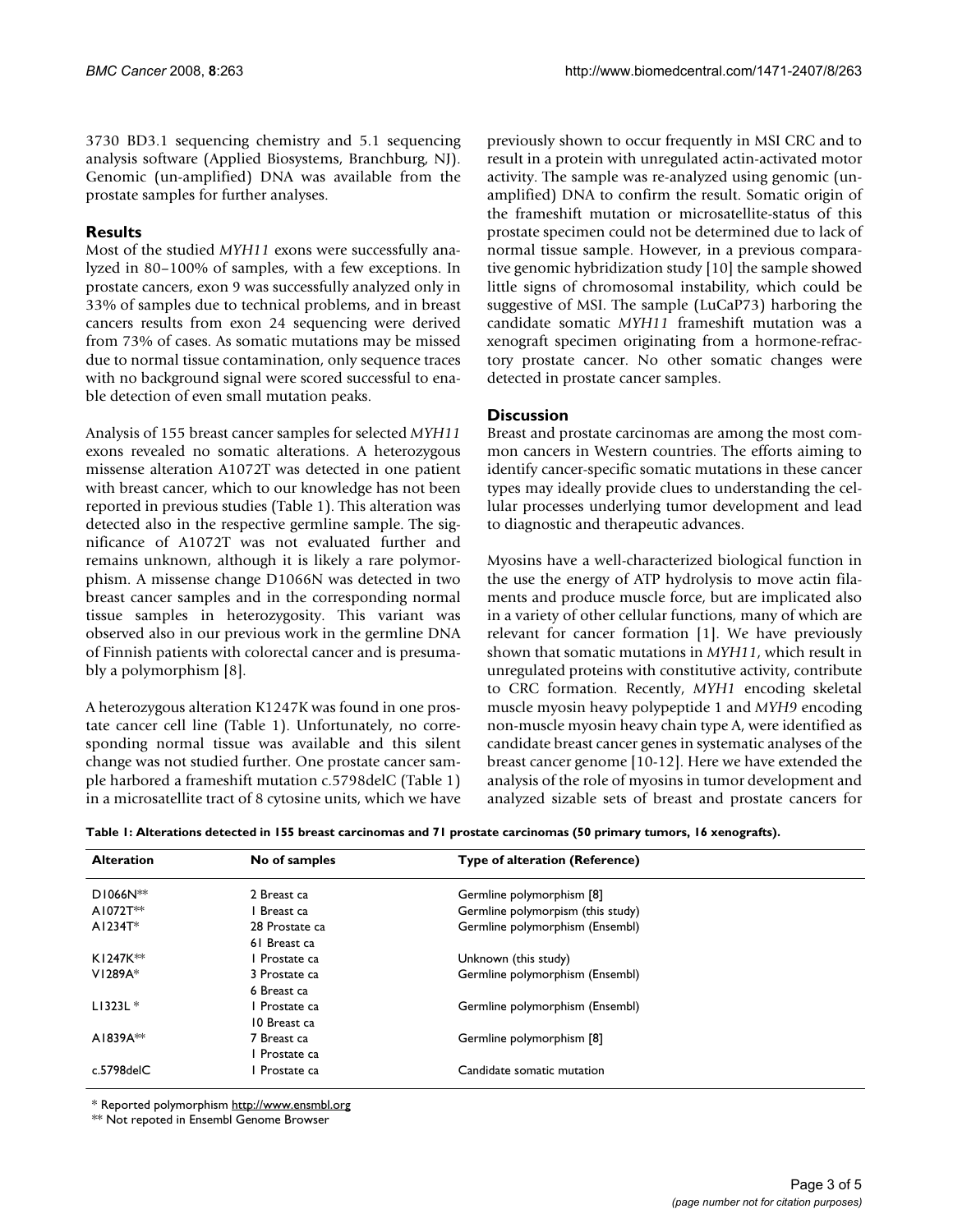somatic mutations in the key regions of the *MYH11* gene (altogether 8 out of 42 coding exons, covering approximately 18% of the coding region).

We analyzed breast and prostate cancer samples for those *MYH11* regions that harbored somatic mutations in CRCs. Especially exons 12, 24 and 40 (SM2) were of interest, as we have demonstrated by functional analysis that mutations in these areas result in molecules lacking phosphorylation-dependent regulation. Based on current structural models of myosin regulation, most mutations in the *MYH11* head or in the rod domain would not be expected to abolish regulation [13]. Therefore it is possible that mutations only in certain regions of *MYH11* contribute to tumor formation. The strategy was to analyze the regions with the greatest potential for discovery of mutations in a large set of non-CRC tumors.

In this study, no somatic *MYH11* mutations were found in breast cancer samples. In prostate cancers, an ATPase activating candidate somatic *MYH11* mutation (c.5798delC) was identified in one xenograft sample only. This mutation may have occurred by chance and therefore more evidence is needed to establish whether *MYH11* has a role in prostate cancer development. However, c.5798delC seems to occur infrequently in prostate cancers. The negative results are unlikely to be due to normal tissue contamination, as the tumor cell content was typically >50%. Certain somatic mutations, undetectable by sequencing, may have been missed in this study. Based on this work, we cannot exclude the occurrence of mutations in other regions of *MYH11* and further studies are needed. It would be of interest to study smaller sets of breast and prostate tumors for the entire coding region of *MYH11*. Nevertheless, the study suggests that somatic *MYH11* mutations are not frequent in breast and prostate cancer.

#### **Conclusion**

In conclusion, somatic mutations in the regions of *MYH11* that are important for colorectal tumor formation are not frequent in breast or prostate cancers.

#### **Abbreviations**

AML: acute myeloid leukemia; ATCC: American Type Culture Collection; ATP: adenosine triphosphate; BMF: BCL2-modifying factor; CBFβ: core binding factor β; CRC: colorectal cancer; MSI: microsatellite instability; MSS: microsatellite stable; MYH1: skeletal myosin heavy chain, adult 1; MYH9: non-muscle myosin heavy chain, type A; MYH11: smooth-muscle myosin heavy chain; PCR: polymerase chain reaction; SMMHC: smooth-muscle myosin heavy chain.

#### **Competing interests**

The authors declare that they have no competing interests.

#### **Authors' contributions**

PA participated in study design, performed molecular genetic analyses, analyzed the data and wrote the manuscript.

AK participated in study design and the critical revision of the manuscript.

RW, KW, and TV provided specimens and clinical data and participated in the critical revision of the manuscript.

LAA designed the study and participated in manuscript preparation.

All authors read and approved the final manuscript.

#### **Acknowledgements**

We thank Inga-Lill Svedberg for expert technical assistance. The study was supported by grants from the Academy of Finland, the Finnish Cancer Society, the Sigrid Jusélius Foundation, the Association for International Cancer Research, the European Commission, and by a grant to P.A. from Orion-Farmos Research Foundation.

#### **References**

- 1. Krendel M, Mooseker MS: **[Myosins: tails \(and heads\) of func](http://www.ncbi.nlm.nih.gov/entrez/query.fcgi?cmd=Retrieve&db=PubMed&dopt=Abstract&list_uids=16024512)[tional diversity.](http://www.ncbi.nlm.nih.gov/entrez/query.fcgi?cmd=Retrieve&db=PubMed&dopt=Abstract&list_uids=16024512)** *Physiology (Bethesda)* 2005, **20:**239-251.
- 2. Post PL, Bokoch GM, Mooseker MS: **[Human myosin-IXb is a](http://www.ncbi.nlm.nih.gov/entrez/query.fcgi?cmd=Retrieve&db=PubMed&dopt=Abstract&list_uids=9490638) [mechanochemically active motor and a GAP for rho.](http://www.ncbi.nlm.nih.gov/entrez/query.fcgi?cmd=Retrieve&db=PubMed&dopt=Abstract&list_uids=9490638)** *J Cell Sci* 1998, **111(Pt 7):**941-950.
- 3. Puthalakath H, Villunger A, O'Reilly LA, Beaumont JG, Coultas L, Cheney RE, Huang DC, Strasser A: **[Bmf: a proapoptotic BH3](http://www.ncbi.nlm.nih.gov/entrez/query.fcgi?cmd=Retrieve&db=PubMed&dopt=Abstract&list_uids=11546872) [only protein regulated by interaction with the myosin V](http://www.ncbi.nlm.nih.gov/entrez/query.fcgi?cmd=Retrieve&db=PubMed&dopt=Abstract&list_uids=11546872) [actin motor complex, activated by anoikis.](http://www.ncbi.nlm.nih.gov/entrez/query.fcgi?cmd=Retrieve&db=PubMed&dopt=Abstract&list_uids=11546872)** *Science* 2001, **293:**1829-1832.
- 4. Yin H, Pruyne D, Huffaker TC, Bretscher A: **[Myosin V orientates](http://www.ncbi.nlm.nih.gov/entrez/query.fcgi?cmd=Retrieve&db=PubMed&dopt=Abstract&list_uids=10984058) [the mitotic spindle in yeast.](http://www.ncbi.nlm.nih.gov/entrez/query.fcgi?cmd=Retrieve&db=PubMed&dopt=Abstract&list_uids=10984058)** *Nature* 2000, **406:**1013-1015.
- 5. de Lanerolle P, Johnson T, Hofmann WA: **[Actin and myosin I in](http://www.ncbi.nlm.nih.gov/entrez/query.fcgi?cmd=Retrieve&db=PubMed&dopt=Abstract&list_uids=16142228) [the nucleus: what next?](http://www.ncbi.nlm.nih.gov/entrez/query.fcgi?cmd=Retrieve&db=PubMed&dopt=Abstract&list_uids=16142228)** *Nat Struct Mol Biol* 2005, **12:**742-746.
- 6. Liu P, Tarlé SA, Hajra A, Claxton DF, Marlton P, Freedman M, Siciliano MJ, Collins FS: **[Fusion between transcription factor CBF](http://www.ncbi.nlm.nih.gov/entrez/query.fcgi?cmd=Retrieve&db=PubMed&dopt=Abstract&list_uids=8351518) [beta/PEBP2 beta and a myosin heavy chain in acute myeloid](http://www.ncbi.nlm.nih.gov/entrez/query.fcgi?cmd=Retrieve&db=PubMed&dopt=Abstract&list_uids=8351518) [leukemia.](http://www.ncbi.nlm.nih.gov/entrez/query.fcgi?cmd=Retrieve&db=PubMed&dopt=Abstract&list_uids=8351518)** *Science* 1993, **261:**1041-1044.
- 7. Wallace KN, Dolan AC, Seiler C, Smith EM, Yusuff S, Chaille-Arnold L, Judson B, Sierk R, Yengo C, Sweeney HL, Pack M: **[Mutation of](http://www.ncbi.nlm.nih.gov/entrez/query.fcgi?cmd=Retrieve&db=PubMed&dopt=Abstract&list_uids=15866162) [smooth muscle myosin causes epithelial invasion and cystic](http://www.ncbi.nlm.nih.gov/entrez/query.fcgi?cmd=Retrieve&db=PubMed&dopt=Abstract&list_uids=15866162) [expansion of the zebrafish intestine.](http://www.ncbi.nlm.nih.gov/entrez/query.fcgi?cmd=Retrieve&db=PubMed&dopt=Abstract&list_uids=15866162)** *Dev Cell* 2005, **8:**717-726.
- 8. Alhopuro P, Phichith D, Tuupanen S, Sammalkorpi H, Nybondas M, Saharinen J, Robinson JP, Yang Z, Chen LQ, Orntoft T, Mecklin JP, Järvinen H, Eng C, Moeslein G, Shibata D, Houlston RS, Lucassen A, Tomlinson IP, Launonen V, Ristimäki A, Arango D, Karhu A, Sweeney HL, Aaltonen LA: **[Unregulated smooth-muscle myosin in](http://www.ncbi.nlm.nih.gov/entrez/query.fcgi?cmd=Retrieve&db=PubMed&dopt=Abstract&list_uids=18391202) [human intestinal neoplasia.](http://www.ncbi.nlm.nih.gov/entrez/query.fcgi?cmd=Retrieve&db=PubMed&dopt=Abstract&list_uids=18391202)** *Proc Natl Acad Sci USA* 2008, **105(14):**5513-5518.
- 9. Winqvist R, Hampton GM, Mannermaa A, Blanco G, Alavaikko M, Kiviniemi H, Taskinen PJ, Evans GA, Wright FA, Newsham I: **[Loss of](http://www.ncbi.nlm.nih.gov/entrez/query.fcgi?cmd=Retrieve&db=PubMed&dopt=Abstract&list_uids=7780982) [heterozygosity for chromosome 11 in primary human breast](http://www.ncbi.nlm.nih.gov/entrez/query.fcgi?cmd=Retrieve&db=PubMed&dopt=Abstract&list_uids=7780982) [tumors is associated with poor survival after metastasis.](http://www.ncbi.nlm.nih.gov/entrez/query.fcgi?cmd=Retrieve&db=PubMed&dopt=Abstract&list_uids=7780982)** *Cancer Res* 1995, **55:**2660-2664.
- 10. Saramäki OR, Porkka KP, Vessella RL, Visakorpi T: **[Genetic aberra](http://www.ncbi.nlm.nih.gov/entrez/query.fcgi?cmd=Retrieve&db=PubMed&dopt=Abstract&list_uids=16642477)[tions in prostate cancer by microarray analysis.](http://www.ncbi.nlm.nih.gov/entrez/query.fcgi?cmd=Retrieve&db=PubMed&dopt=Abstract&list_uids=16642477)** *Int J Cancer* 2006, **119:**1322-1329.
- 11. Sjöblom T, Jones S, Wood LD, Parsons DW, Lin J, Barber TD, Mandelker D, Leary RJ, Ptak J, Silliman N, Szabo S, Buckhaults P, Farrell C, Meeh P, Markowitz SD, Willis J, Dawson D, Willson JK, Gazdar AF, Hartigan J, Wu L, Liu C, Parmigiani G, Park BH, Bachman KE, Papadopoulos N, Vogelstein B, Kinzler KW, Velculescu VE: **[The Consen](http://www.ncbi.nlm.nih.gov/entrez/query.fcgi?cmd=Retrieve&db=PubMed&dopt=Abstract&list_uids=16959974)[sus Coding Sequences of Human Breast and Colorectal](http://www.ncbi.nlm.nih.gov/entrez/query.fcgi?cmd=Retrieve&db=PubMed&dopt=Abstract&list_uids=16959974) [Cancers.](http://www.ncbi.nlm.nih.gov/entrez/query.fcgi?cmd=Retrieve&db=PubMed&dopt=Abstract&list_uids=16959974)** *Science* 2006, **314:**268-74.